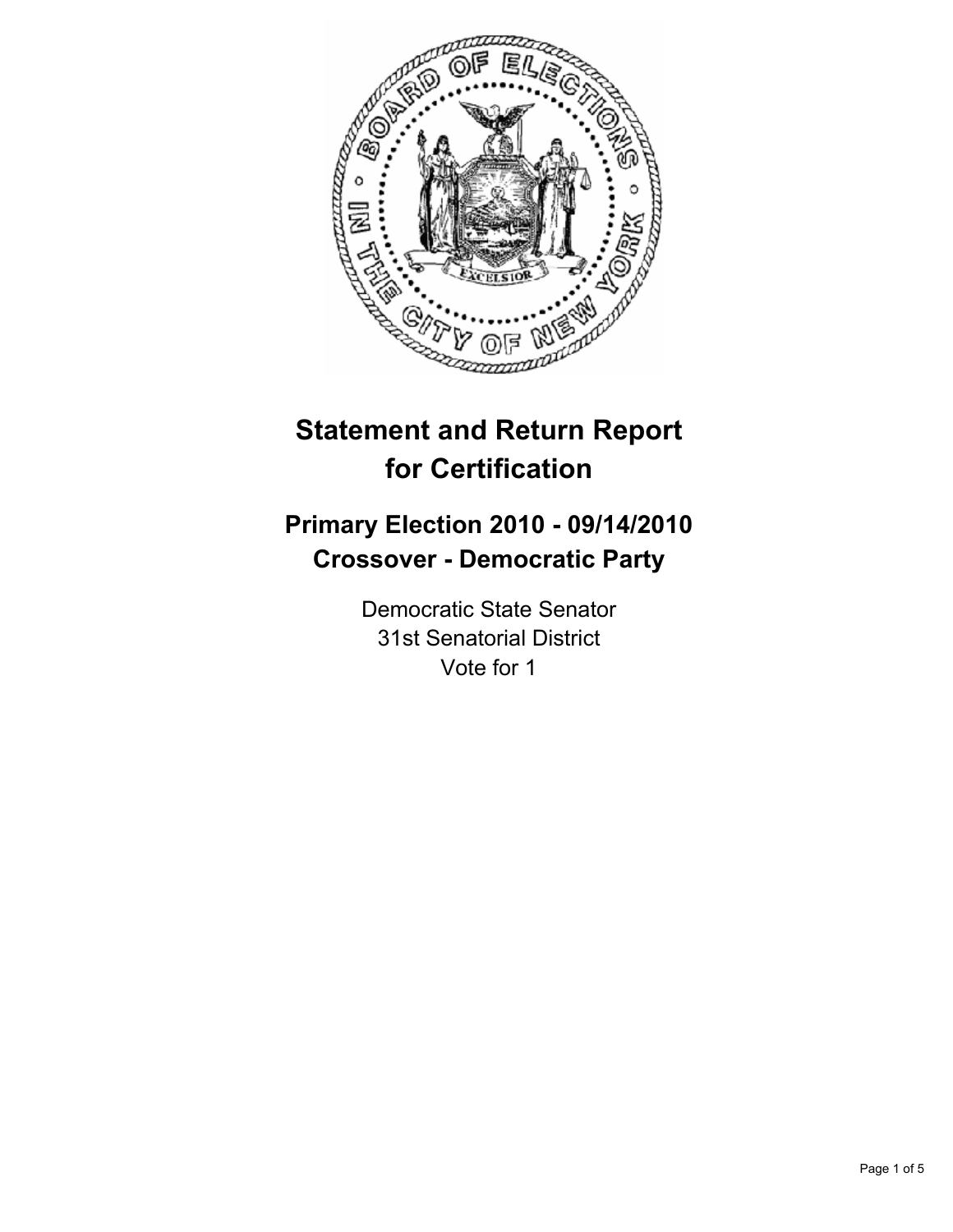

#### **New York County**

| <b>PUBLIC COUNTER</b>            | 23,523           |
|----------------------------------|------------------|
| <b>EMERGENCY</b>                 | 24               |
| ABSENTEE/MILITARY                | 330              |
| <b>AFFIDAVIT</b>                 | 341              |
| <b>ADRIANO ESPAILLAT</b>         | 12,011           |
| <b>MARK LEVINE</b>               | 8,288            |
| <b>ANNA LEWIS</b>                | 1,782            |
| MIOSOTIS MUNOZ                   | 502              |
| ADRIANO ESPAILLANT (WRITE-IN)    | 1                |
| ADRIANO ESPAILLAT (WRITE-IN)     | 1                |
| ANNE ROSS (WRITE-IN)             | 1                |
| <b>BASIL SMIKIE (WRITE-IN)</b>   | $\boldsymbol{2}$ |
| BASIL SMIKLE (WRITE-IN)          | 1                |
| <b>BASIL SMILKE (WRITE-IN)</b>   | $\overline{c}$   |
| BILL PERKINS (WRITE-IN)          | 3                |
| BW (WRITE-IN)                    | 1                |
| CAROLYN NALANY (WRITE-IN)        | 1                |
| DOMINGO M. FLORES (WRITE-IN)     | 1                |
| EMILY GAVIN (WRITE-IN)           | 1                |
| F LAGUARDIA (WRITE-IN)           | 1                |
| <b>GUSTAVO RIVERA (WRITE-IN)</b> | 2                |
| HOWARD STERN (WRITE-IN)          | 1                |
| ISAAC SASSON (WRITE-IN)          | 1                |
| JOANNA SHUMAN (WRITE-IN)         | 1                |
| JOSEPH WILLS (WRITE-IN)          | 1                |
| LINDA ROSENTHAL (WRITE-IN)       | 1                |
| M. LEVINE (WRITE-IN)             | 1                |
| MALCOLM X (WRITE-IN)             | $\mathbf{1}$     |
| MARCIA TEPLEK (WRITE-IN)         | 1                |
| MARK LEVINE (WRITE-IN)           | 1                |
| MIKE BLOOMBERG (WRITE-IN)        | 1                |
| NO NAME (WRITE-IN)               | 63               |
| NONE (WRITE-IN)                  | 1                |
| VELMONETTE MONGERMERY (WRITE-IN) | 1                |
| WILLIAM T FLYNN (WRITE-IN)       | 1                |
| <b>Total Votes</b>               | 22,677           |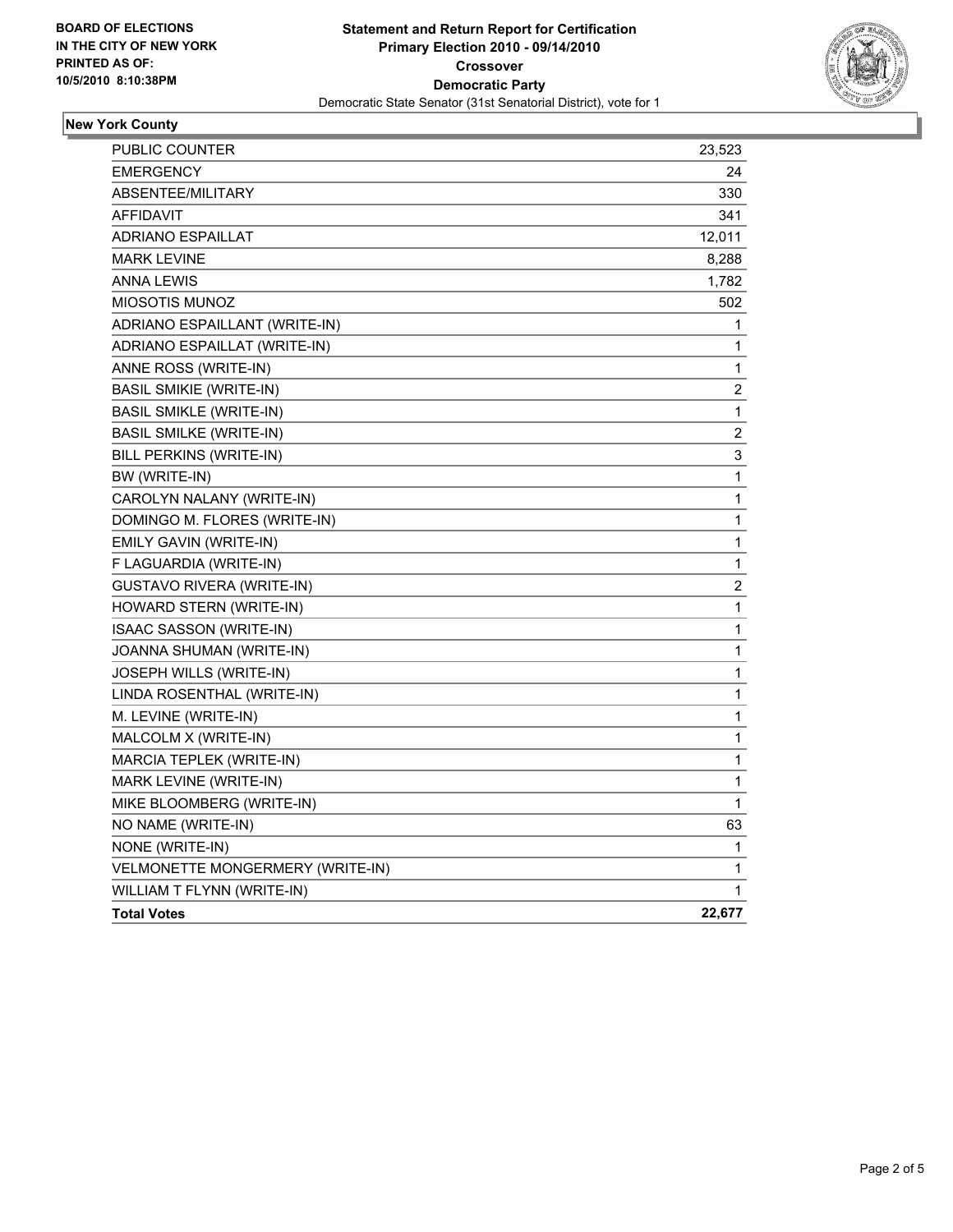

#### **Bronx County**

| PUBLIC COUNTER                | 3,039 |
|-------------------------------|-------|
| <b>EMERGENCY</b>              | 53    |
| ABSENTEE/MILITARY             | 165   |
| AFFIDAVIT                     | 16    |
| ADRIANO ESPAILLAT             | 1,488 |
| <b>MARK LEVINE</b>            | 1,408 |
| <b>ANNA LEWIS</b>             | 160   |
| <b>MIOSOTIS MUNOZ</b>         | 39    |
| RANOYE F. BERNFELD (WRITE-IN) |       |
| <b>Total Votes</b>            | 3.096 |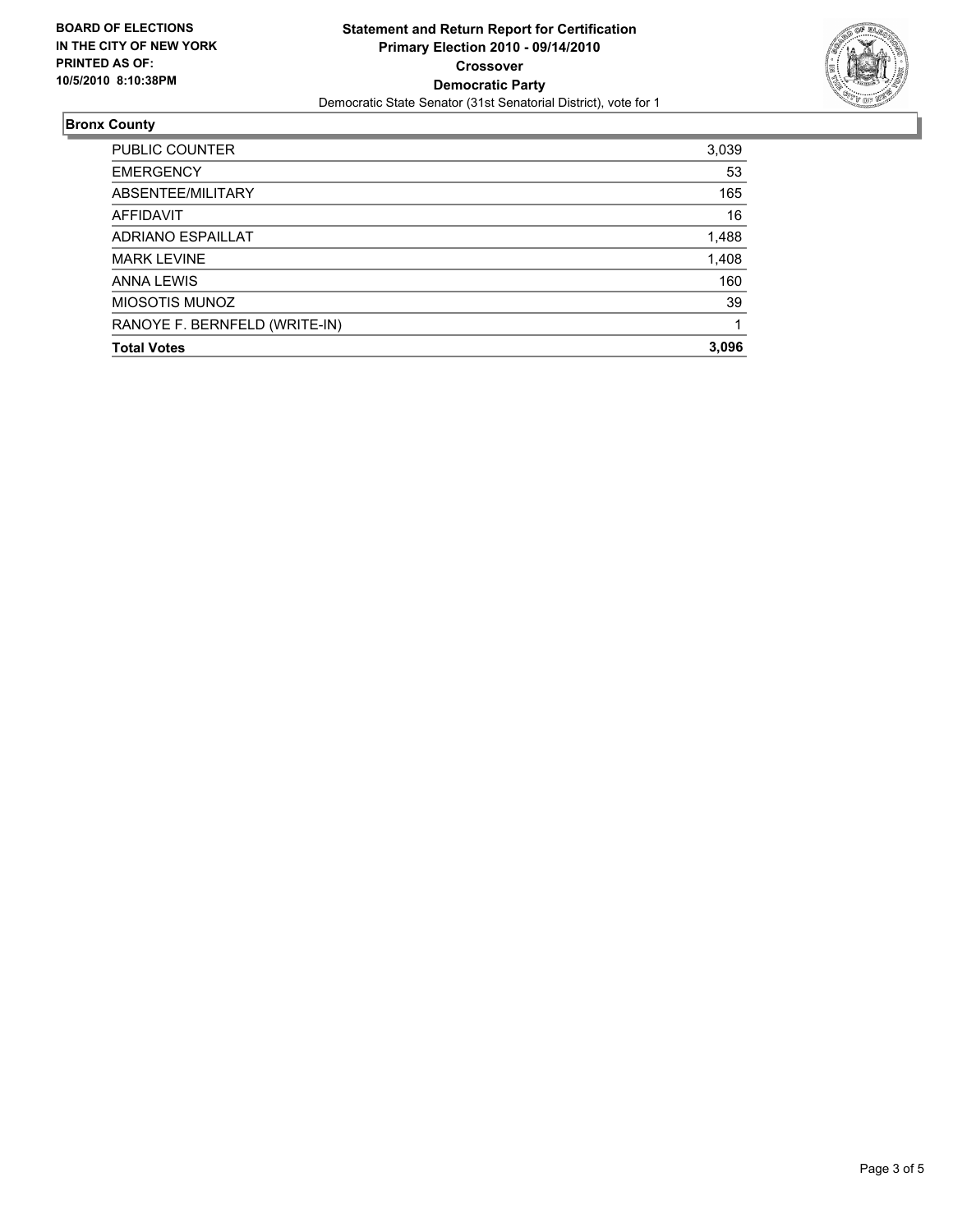

#### **Total for Democratic State Senator (31st Senatorial District)**

| <b>PUBLIC COUNTER</b>            | 26,562 |
|----------------------------------|--------|
| <b>EMERGENCY</b>                 | 77     |
| <b>ABSENTEE/MILITARY</b>         | 495    |
| <b>AFFIDAVIT</b>                 | 357    |
| <b>ADRIANO ESPAILLAT</b>         | 13,499 |
| <b>MARK LEVINE</b>               | 9,696  |
| <b>ANNA LEWIS</b>                | 1,942  |
| <b>MIOSOTIS MUNOZ</b>            | 541    |
| ADRIANO ESPAILLANT (WRITE-IN)    | 1      |
| ADRIANO ESPAILLAT (WRITE-IN)     | 1      |
| ANNE ROSS (WRITE-IN)             | 1      |
| <b>BASIL SMIKIE (WRITE-IN)</b>   | 2      |
| <b>BASIL SMIKLE (WRITE-IN)</b>   | 1      |
| <b>BASIL SMILKE (WRITE-IN)</b>   | 2      |
| BILL PERKINS (WRITE-IN)          | 3      |
| BW (WRITE-IN)                    | 1      |
| CAROLYN NALANY (WRITE-IN)        | 1      |
| DOMINGO M. FLORES (WRITE-IN)     | 1      |
| EMILY GAVIN (WRITE-IN)           | 1      |
| F LAGUARDIA (WRITE-IN)           | 1      |
| <b>GUSTAVO RIVERA (WRITE-IN)</b> | 2      |
| HOWARD STERN (WRITE-IN)          | 1      |
| ISAAC SASSON (WRITE-IN)          | 1      |
| JOANNA SHUMAN (WRITE-IN)         | 1      |
| JOSEPH WILLS (WRITE-IN)          | 1      |
| LINDA ROSENTHAL (WRITE-IN)       | 1      |
| M. LEVINE (WRITE-IN)             | 1      |
| MALCOLM X (WRITE-IN)             | 1      |
| MARCIA TEPLEK (WRITE-IN)         | 1      |
| MARK LEVINE (WRITE-IN)           | 1      |
| MIKE BLOOMBERG (WRITE-IN)        | 1      |
| NO NAME (WRITE-IN)               | 63     |
| NONE (WRITE-IN)                  | 1      |
| RANOYE F. BERNFELD (WRITE-IN)    | 1      |
| VELMONETTE MONGERMERY (WRITE-IN) | 1      |
| WILLIAM T FLYNN (WRITE-IN)       | 1      |
| <b>Total Votes</b>               | 25,773 |